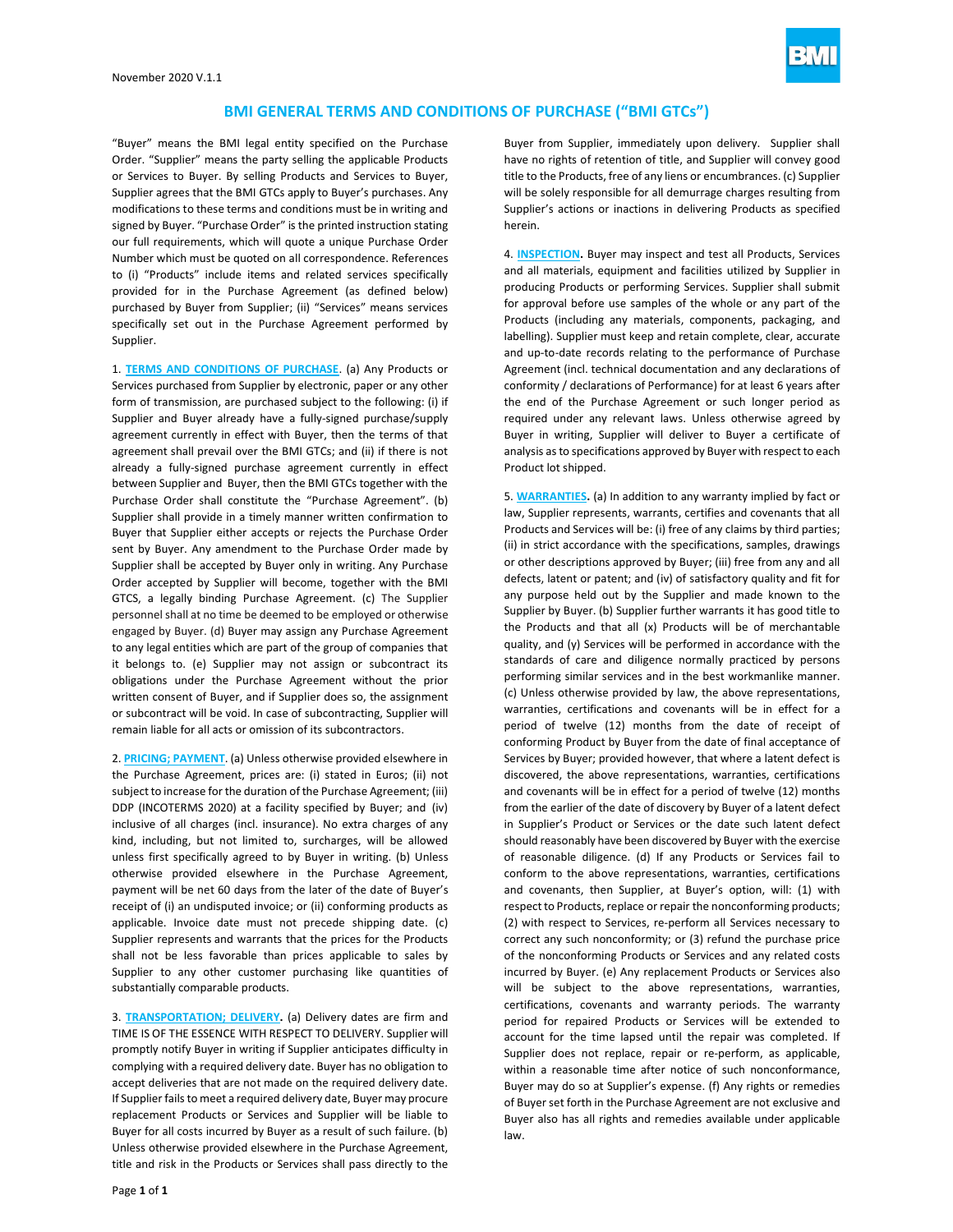

6. **QUANTITY TERMINATION; ORDER CHANGES.** (a) Buyer may, by written notice to Supplier, terminate its purchase of any quantity of Products or Services (i) for convenience, (ii) if Supplier fails to complete or deliver any part thereof when required, and/or (iii) if Supplier is in breach of any term of the Purchase Agreement, including, without limitation, any provision of Sections 7, 8 or 9 below. If terminating for convenience, Buyer will pay Supplier termination charges equal to the cost of materials and labor incurred (and not otherwise mitigated) on ordered Products or Services prior to the date of Buyer's termination notice; provided Supplier takes all steps reasonably necessary to mitigate such costs. Supplier will notify Buyer, in writing, specifying the actual termination charges within thirty (30) days after termination. If termination is due to a failure of completion of delivery or breach of any material term of the Purchase Agreement, no termination charges will apply and Buyer may procure substitute products or services and Supplier will be liable to Buyer for all costs incurred by Buyer as a result of such failure or breach. (b) Prior to shipment or completion, Buyer may request changes with respect to the Products or Services to be provided, including, but not limited to, changes in method of shipping or packing, time or place of delivery and increases in delivered quantity. Supplier will promptly notify Buyer of any resulting increase or decrease in cost and Buyer and Supplier will agree on any price adjustment before implementing any such change. In the absence of such agreement, Buyer shall have the sole option to withdraw its request for any such change. (c) Supplier shall give Buyer as much advance notice as possible (and shall provide such details as are required by the Buyer) in the event it needs to change either the manufacturing process, or equipment or tools used to manufacture the Products to an alternative which may in any way impact the Products or the specification agreed.

7. **COMPLIANCE.** (a) Supplier represents, warrants, certifies and covenants that Supplier and its employees and contractors will comply with all applicable laws, rules, regulations (including the laws of the countries in which Products are produced) and orders in performing Supplier's obligations under the Purchase Agreement, including, but not limited to, environmental, health and safety laws and regulations, immigration laws, equal employment opportunity laws and regulations, child labor and anti-slavery laws, international sanctions, counter terrorist financing-related laws, anti-money laundering and fraud laws, and any laws or regulations regarding anti-bribery and anti-corruption including bribery of government officials. (b) While performing its obligations under the Purchase Agreement, Supplier shall comply, and shall procure that its personnel comply with Standard Industries' "Code of Conduct" and also any health, safety, and security-related requirements in effect at the delivery place. (c) Supplier will comply with all applicable trade and export control laws including: (i) applicable customs regulations; (ii) Council Regulation (EC) No. 428/2009; (iii) packaging and labelling laws; and (iv) UK, EU and US trade laws, and shall further provide to Buyer any such information as Buyer may reasonably be expected to require in order to ensure its own compliance with all of such laws. (d) To the extent that any Products transferred under the Purchase Agreement contain hazardous, harmful, toxic, explosive, dangerous or similar materials or components, Supplier will provide to Buyer all relevant information as required under any relevant law, rule or regulation, including any mandated labeling obligations, and any similar information-related laws and requirements in any other jurisdictions to which Buyer informs Supplier the Products are likely to be shipped. (e) From time to time, at Buyer's request, Supplier shall provide certificates to Buyer

relating to compliance with any applicable legal requirements and the provisions of this paragraph 7. (f) The Supplier shall be responsible for paying its employees and for making any deductions required by law. (g) While performing its obligations under the Purchase Agreement, Supplier and Supplier's employees and contractors shall not undertake any act which: (i) would cause Buyer or any of Buyer's personnel to breach the sanctions and export control laws that are applicable to Buyer and Buyer's personnel (including the sanctions laws as administered by the Office of Foreign Assets Control of the US Department of the Treasury (OFAC), the European Union and its member states, and HM Treasury in the UK (collectively, "Sanctions")); or (ii) could materially expose any person to a risk of becoming targeted with Sanctions. (h) On each day on which it performs any activities under or in connection with the Purchase Agreement, Supplier represents, warrants and certifies that neither Supplier nor any of its directors or officers is: (i) listed on any published list of persons targeted by Sanctions as may be produced by any regulatory authority from time to time; (ii) ordinarily located or resident in, or incorporated under the laws of, a country or territory targeted by comprehensive country-wide or territory-wide Sanctions; (iii) owned or controlled by, or acting on behalf or at the direction of, a person referred to in (i) or (ii); or (iv) otherwise an expressly designated target of Sanctions. (i) While performing its obligations under the Purchase Agreement (including whilst providing any Services), Supplier and Supplier's employees and contractors shall not directly or indirectly make, offer or promise any (i) bribe, influence payment, facilitation payment, kickback and/or grease payment; (ii) payment or gift to a public official, which is made, offered or promised to obtain business or a business advantage, where such public official is neither permitted nor required by the laws applicable to them to accept such payment or gift; and/or (C) other payment or gift of money or anything of value where the relevant act connected with such payment, gift or item is prohibited under any applicable anti-bribery law. (j) Supplier will immediately notify Buyer if Supplier receives or becomes aware of any matter that is prohibited by, or in breach of, this paragraph 7. (k) To the extent that any commitment, representation, undertaking or similar contained within this paragraph 7 would cause either Supplier or Purchaser to be in breach of Council Regulation (EC) No 2271/1996, the Supplier need not comply with or give that commitment, representation or undertaking, but only to the extent of the breach. (l) If Supplier subcontracts any part of its obligations under the Purchase Agreement, it shall ensure that each subcontractor is made subject to provisions equivalent to those as contained within this paragraph 7.

8. **CONFIDENTIAL INFORMATION; OWNERSHIP OF DOCUMENTS AND MATERIALS.** (a) Supplier will treat as confidential and not disclose any information received from, or on behalf of, Buyer, or to which Supplier has access, in connection with the Purchase Agreement to any person not first authorized by Buyer in writing to receive it. Supplier will use such information only as necessary to fulfill its obligations under the Purchase Agreement. Upon termination of the Purchase Agreement, all such information will be returned to Buyer, or at Buyer's option, destroyed by Supplier. Supplier will not make any announcement or release any information concerning the Purchase Agreement to any other person or entity, including, but not limited to, the press or any official body, except as required by law (and then – where legally permissible- upon prior written notice to Buyer), unless prior written consent is obtained from Buyer. (b) All drawings, models, specifications and other documents and materials prepared by Supplier specifically in connection with the Products or Services will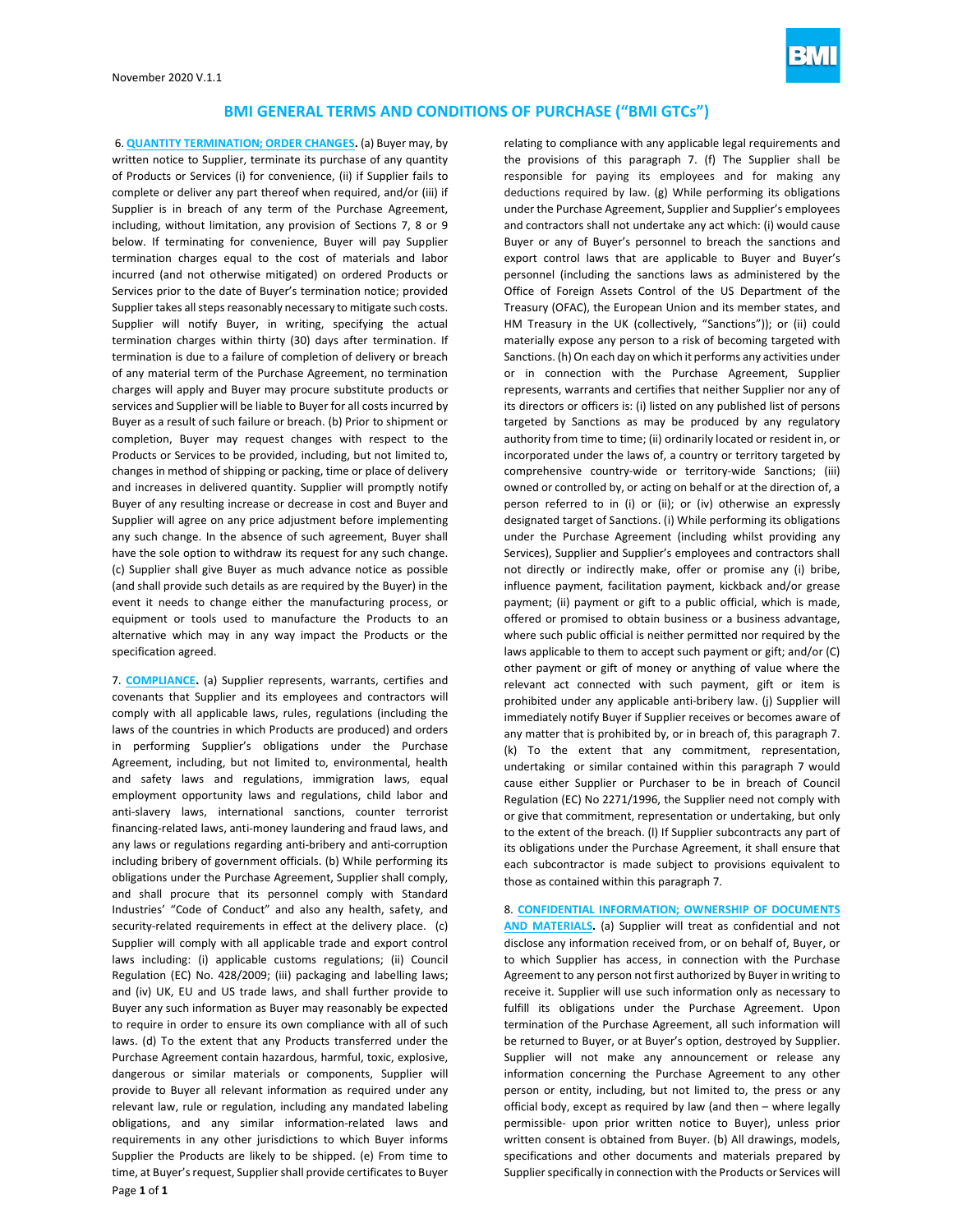

become Buyer's property and be delivered to Buyer, as part of the consideration for the Purchase Agreement, upon (i) completion, abandonment or postponement of the services or delivery of the products required by the Purchase Agreement, or (ii) termination of the Purchase Agreement. Supplier hereby assigns any and all rights that it has in and to all such drawings, models, specifications, documents and materials to Buyer.

9. **INTELLECTUAL PROPERTY INFRINGEMENT**. (a) Supplier represents, and warrants that the sale or use of the Products or Services provided to Buyer will not infringe, misappropriate or otherwise violate any patents, trademarks, copyrights or other intellectual property rights anywhere in the world. If any Product, Service or part thereof is held to constitute an infringement, Supplier will, at its expense, obtain for Buyer a license to use the product, service or part thereof or replace or modify the same, in a manner satisfactory to Buyer, so as to avoid the infringement. (b) Supplier shall not assert any of its patents or other intellectual property rights against Buyer or Buyer's affiliates, subsidiaries or customers worldwide in connection with any use of products, services or parts thereof provided to Buyer in the production, use, preparation, sale, or delivery of, or other action with respect to, the products or services of Buyer or Buyer's affiliates, subsidiaries or customers.

10. **QUALITY.** (a) Supplier will not change the manufacturing process, location of manufacture, raw materials or proportions of raw materials used in products delivered to Buyer under the Purchase Agreement unless Supplier notifies Buyer in writing of the change at least ninety (90) days before its implementation and Buyer agrees to the change in writing. Supplier will be liable for all costs, losses and damages that Buyer, its affiliates and subsidiaries and their respective officers, directors, employees and agents (collectively, the "Buyer Party(ies)") may incur or suffer if Supplier does not comply with the requirements of the preceding sentence. At Buyer's request, Supplier will provide samples of product produced with the proposed change to test in Buyer's manufacturing process. (b) Supplier will participate in programs implemented by Buyer with respect to quality in manufacturing and delivery of Products and Services.

11. **CUSTOMS AND TRADE.** (a) Unless otherwise agreed by Buyer in writing, Buyer will not be a party to the importation of products. All purchases under the Purchase Agreement will be consummated subsequent to importation, prices will be inclusive of all duties and other costs of customs clearance and Supplier will not cause or permit Buyer's name to be shown as "importer of record" on any customs declaration. In any case where Buyer agrees, in writing, to be the importer of record, Supplier will provide all information needed to effect customs entry into each country into which the Products are to be imported. (b) Supplier will provide such documentation and other assistance as Buyer may request to allow Buyer to claim drawback of duties and taxes on products or articles manufactured from Products provided under the Purchase Agreement. (c) Supplier will accurately indicate the country of origin of the Products provided under the Purchase Agreement on the customs invoice and other applicable documentation.

12. **INSURANCE.** (a) **General**. Prior to the start of the delivery of Products or the performance of Services, Supplier shall arrange any insurance required by standard business practice and by law and, and maintain that insurance in effect throughout. Unless otherwise provided elsewhere in the Purchase Agreement, Supplier shall maintain during the duration of the Purchase Agreement Public Liability insurance for a minimum amount equal to € 5,000,000 on an "occurrence" basis for damage to property, financial loss and bodily injury. Any insurance will (i) be purchased with reputable insurers with a minimum A.M. Best Financial Strength rating of "A- (Excellent)"and (ii) not contain any deductible or self-insured retention above one hundred thousand Euros (€100,000), unless BMI approves otherwise in writing; and (iii) contain a waiver of the insurer's subrogation rights to bring claims against the Buyer; (b) **Products**. From the date of first sale of Products, Supplier shall maintain in full force and effect and for six (6) years following the date of Buyer's last acceptance of Products Product Liability insurance for a minimum amount equal to  $\epsilon$  5,000,000 on an "occurrence" basis; (c) **Services**. In case of Services to be performed by the Supplier, Supplier shall also purchase, and maintain in full force and effect and for a period as provided by law following the last date of Buyer's acceptance of the services Professional Liability insurance with a limit of € 2,000,000 and a retroactive date of at least the first date services are performed for Buyer or earlier; (d) **Additional Provisions**. The policies described in this Section 12 shall provide a worldwide coverage territory, respond to claims made anywhere in the world, and shall name the Buyer Parties as "additional insured" on a primary and noncontributory basis. No insurance will be deemed to be in effect until satisfactory certificates thereof are delivered to Buyer, containing provisions requiring the insurance carrier to notify Buyer at least thirty (30) days prior to any expiration or termination of, or material change to, the policy. The Supplier shall as soon as reasonably practicable provide to the Buyer copies of such certificates of insurance as are requested by the Buyer from time to time. All policies shall contain a waiver of subrogation in favor of the Buyer Parties. Supplier will also require insurance from all of its subcontractors with at least the same coverage and limits stated herein and provide satisfactory certificates of insurance prior to allowing subcontractors to enter onto any of the Buyer Parties' premises.

13. **WAIVER/ SITE RULES/ INDEPENDENT CONTRACTOR/ WORK AUTHORIZATION.** (a) Supplier will obtain from all of its subcontractors waivers and releases of all liens which may be imposed by them against the Products or Services provided under the Purchase Agreement or the premises of any of the Buyer Parties or the improvements thereon, and Supplier will fully defend, indemnify, hold harmless and reimburse the Buyer Parties with respect thereto. (b) Supplier will conform strictly to all of Buyer's site rules and regulations when performing Services on the premises of any of the Buyer Parties. It is Supplier's obligation to obtain a copy of Buyer's site rules. (c) It is agreed that Supplier, in rendering any services on the premises of any of the Buyer Parties, will be an independent contractor and that neither Supplier nor any principal, partner, agent or employee of Supplier is the legal representative of any of the Buyer Parties for any purpose whatsoever and has no right or authority to assume or create, by action, in writing or otherwise, any obligation of any kind, express or implied, in the name of or on behalf of any of the Buyer Parties and neither Supplier nor any principal, agent or employee of Supplier shall be entitled to or be eligible to participate in any benefit program extended by Buyer, its affiliates or subsidiaries to their employees. (d) All Supplier's employees providing services under the Purchase Agreement must be authorized to work in the jurisdiction where the Services are performed.

14. **INDEMNIFICATION.** Supplier will fully defend, indemnify, hold harmless and reimburse the Buyer Parties and their shareholders, customers and assigns from and against all claims, suits, actions,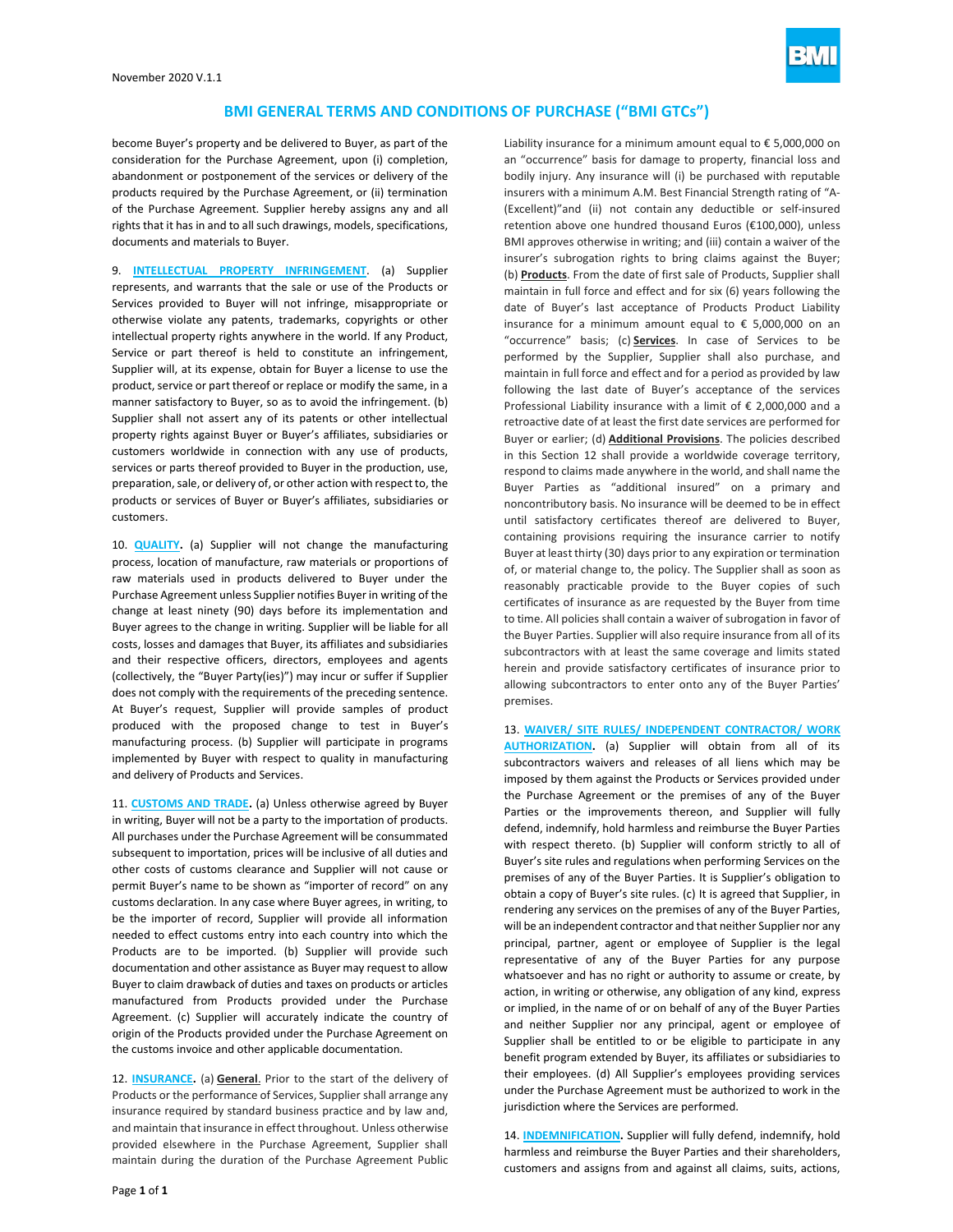

proceedings, damages, losses and expenses, including, but not limited to, litigation costs and expenses and attorneys' fees, arising out of, related to, or resulting from: (a) any breach of any representation, warranty, certification, covenant or agreement made by Supplier in the Purchase Agreement; (b) any negligence or willful misconduct of Supplier, its affiliates, subsidiaries and/or their respective officers, directors, employees, and/or agents (the "Supplier Party(ies)") in connection with performance under the Purchase Agreement; (c) death or bodily injury, or the damage, loss or destruction of real or tangible personal property of third parties, caused by any Supplier Party; (d) any litigation, proceeding or claim by any third party, including, but not limited to, any of the Supplier Parties, relating to the obligations of Supplier (including specification of the Product) under the Purchase Agreement; and (e) any of the Supplier Parties' use, control, ownership, or operation of their respective businesses and facilities.

15. **BUYER'S PROPERTY.** Unless Buyer otherwise agrees in writing, all tools, equipment or other materials furnished to Supplier by Buyer are the personal property of Buyer. Supplier will adequately identify Buyer's property and safely store it separate and apart from Supplier's property. Supplier will not substitute any property for Buyer's property and will use such property only in fulfilling its obligations under the Purchase Agreement. While in Supplier's care, custody or control, Buyer's property will be held at Supplier's risk, kept insured by Supplier at Supplier's expense, and subject to removal at Buyer's request. Furthermore, Buyer shall not be liable for, nor have any obligation to insure against, any loss or damage to the Supplier Parties' (or any of their subcontractors') tools, machinery, equipment and other personal property. Supplier, on behalf of the Supplier Parties, hereby waives their and their insurers' rights of subrogation against the Buyer Parties for damage or destruction to such property, and shall require all subcontractors to waive subrogation rights as well.

16. **SET-OFF.** Buyer may set off any amount owing at any time from Supplier or any of Supplier's affiliates or subsidiaries to Buyer or any of Buyer's affiliates or subsidiaries against any amount payable at any time by Buyer under the Purchase Agreement.

17. **FORCE MAJEURE.** (a) Any non-performance or delay in performance of any obligation of Buyer or Supplier under the Purchase Agreement will be excused to the extent such failure or non-performance is caused by "Force Majeure." "Force Majeure" means any cause preventing performance of an obligation under the Purchase Agreement which is beyond the reasonable control of Supplier or Buyer, and which, by the exercise of due diligence, could not be overcome, including, without limitation, fire, flood, sabotage, shipwreck, nuclear, chemical or biological contamination or sonic boom, epidemic situation, explosion, strike or other labor trouble, accident, riot, acts of a governmental authority, and acts of God - but excludes, without limitation, the failure or damage of, or to, facilities, transport or equipment as a result of a failure to maintain and non-performance by their suppliers or subcontractors arising other than as a result of circumstance within this definition. (b) If Buyer or Supplier is affected by Force Majeure, it will (i) promptly provide written notice to the other party, explaining the full particulars and the expected duration of the Force Majeure and (ii) use its commercially reasonable efforts to remedy the interruption or delay. In the event of Force Majeure, notwithstanding any other provision of the Purchase Agreement, Buyer will have the right to purchase Products and Services from other sources during the period of Force Majeure. (c) If a Force Majeure extends for more than sixty (60) days, the Purchase

Agreement may be terminated by Buyer upon written notice without any liability on its part. The Buyer may also terminate the contract at any time (and without any liability on its part) if such termination is required in order to ensure its ongoing compliance with applicable law. (d) If a Force Majeure Event causes delay or non-performance under any Purchase Agreement, Buyer (in its sole discretion) may without liability to Supplier cancel, or postpone deliveries under, the whole or any part of such Purchase Agreement (and any committed volume shall be reduced proportionately in respect of any periods during which the Force Majeure Event continues to cause delay or non-performance under the Purchase Agreement). (e) Supplier will use best efforts to offer Buyer to source Products, at Supplier's expense, from its own or subsidiaries' global operations or the market in order to meet Buyer's required delivery dates.

18. **TERMINATION.** Each party reserves the right to terminate this Purchase Agreement by providing notice to the other party if: (a) the other party breaches any of the terms or conditions hereof and fails to cure the same to the terminating party's reasonable satisfaction within thirty (30) days of the date of the terminating party's written notice specifying the nature of such breach; (b) the other party is adjudicated bankrupt or if a petition in bankruptcy is filed under the relevant law in respect to bankruptcy or insolvency by it; (d) the other party makes an assignment for the benefit of its creditors; (e) a receiver of all or any portion of the other party's property is appointed; or (f) any action under any law for the relief of debtors is taken by or with respect to the other party. Buyer may immediately terminate the Purchase Agreement, in whole or in part, with or without cause, immediately upon written notice to Supplier, without further compensation to Supplier. Upon the termination of the Purchase Agreement for any reason, (i) Buyer shall pay Supplier only for the Products and Services accepted by Buyer up to the effective date of termination; and (ii) Supplier shall immediately (w) stop work as directed in the termination notice; (x) place no further subcontracts or purchase orders for materials, services or facilities, except as necessary to complete the continued portion of the Purchase Agreement, if any; (y) terminate all subcontracts to the extent that they relate to the work terminated; and (z) within fifteen (15) days of such termination, provide a refund to Buyer of amounts prepaid for the products and services for the period following the termination date. The provisions of Sections 5, 8, 9, 12 and 14 of the BMI GTCs, as well as any other provisions of the Purchase Agreement necessary to interpret the respective rights and obligations of the parties hereunder, will survive the expiration or termination of the Purchase Agreement or the completion of Supplier's performance under the Purchase Agreement.

19. **LIMITATION OF LIABILITY.** Buyer shall not be liable to Supplier for any special, indirect, or consequential damages arising out of or related to any Purchase Agreement. Buyer's total liability for damages, or otherwise, resulting from its performance or nonperformance under the Purchase Agreement or with regards to any other obligations/responsibilities herein shall not exceed the price for the Products or Services in such Purchase Agreement. Buyer shall have no liability to the Supplier (whether direct or indirect) for any loss of profit, loss of revenue, loss of production, loss of business, loss of goodwill, loss of reputation, loss of opportunity, loss of anticipated savings, loss of margin, lost or expended capital costs or unabsorbed overhead.

20. **ACCESS AND AUDIT.** In order to assess Supplier's work quality and compliance with the Purchase Agreement, Supplier will permit